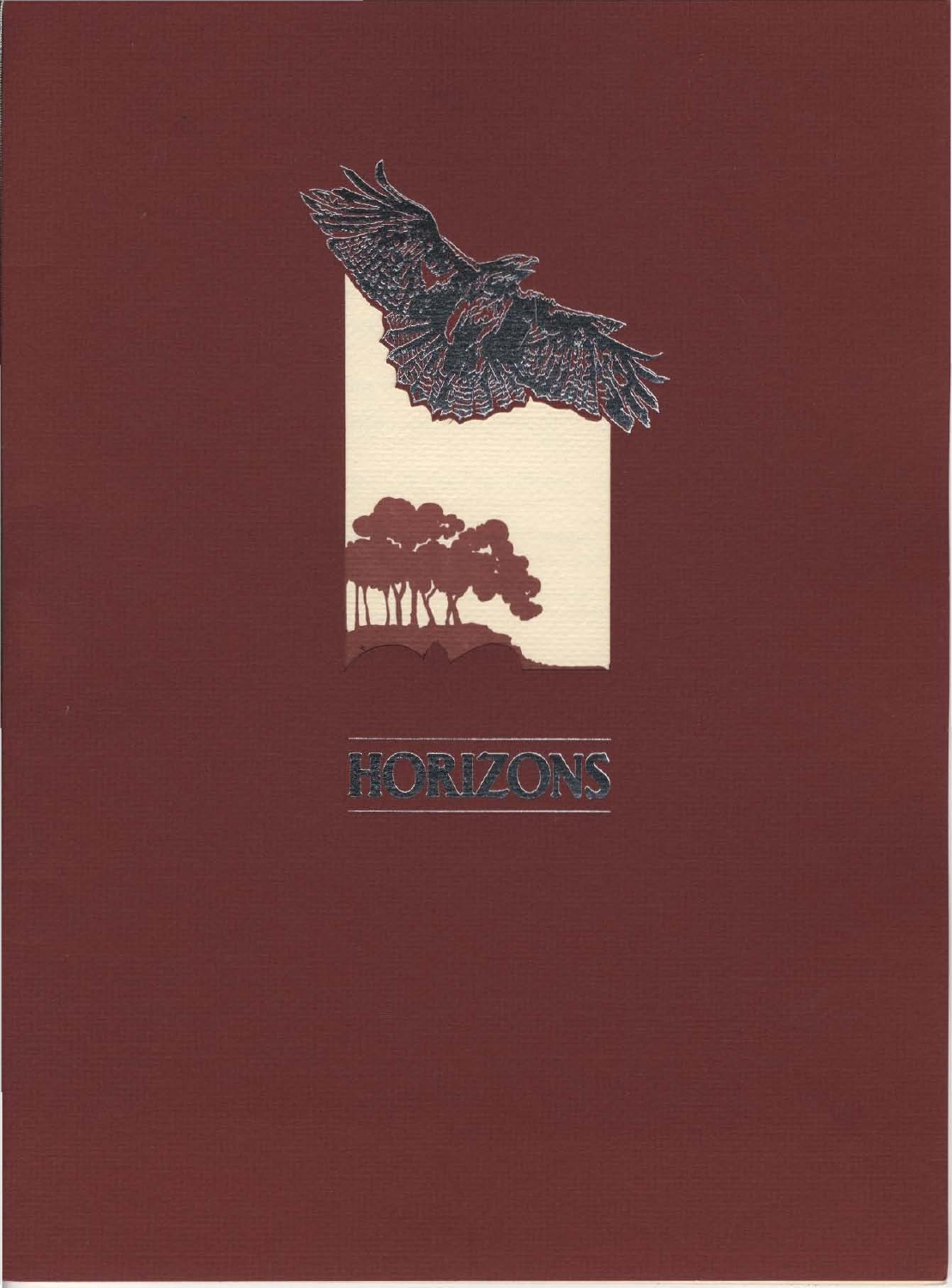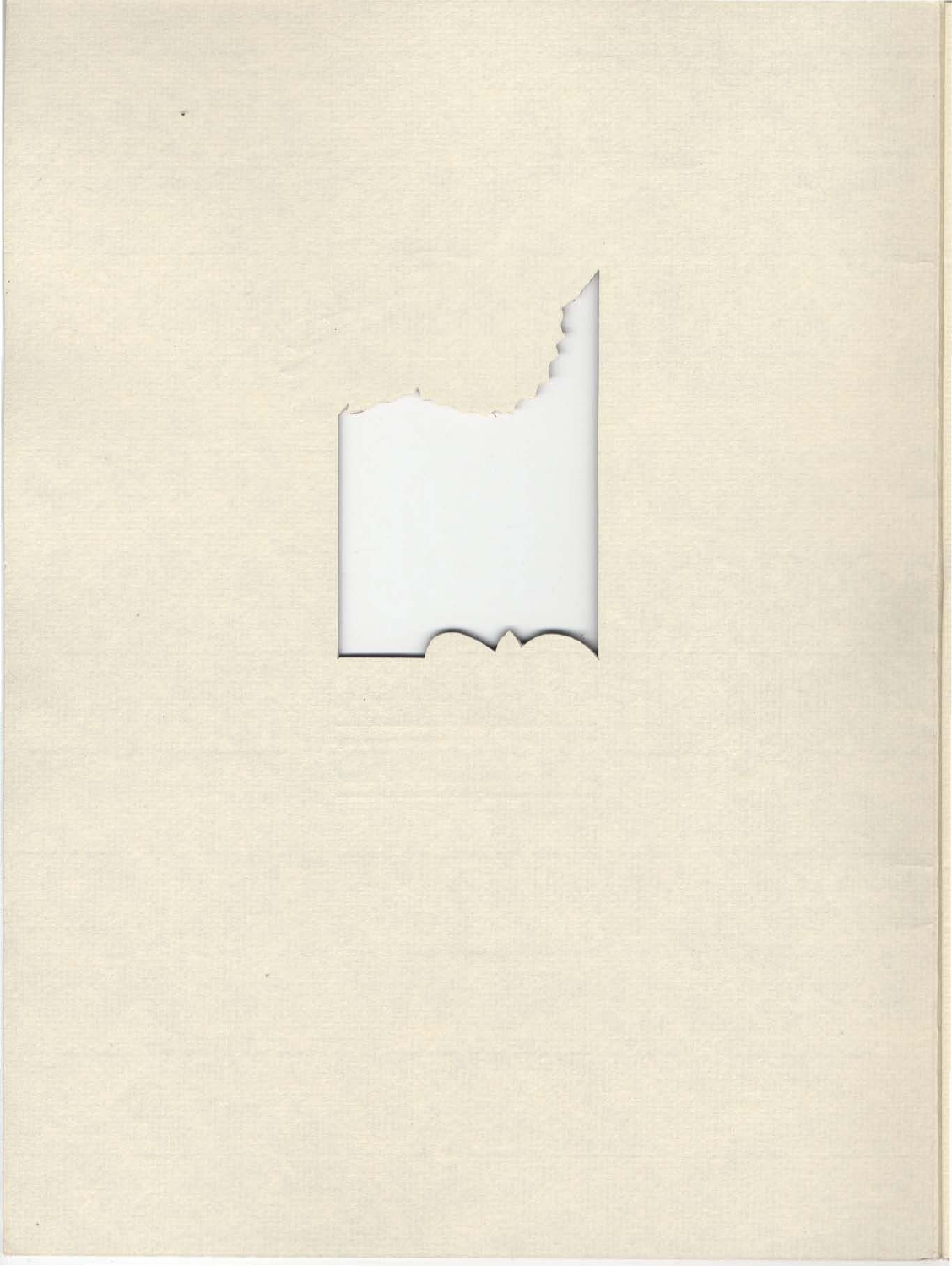

.,

## **DINNER AT HORIZONS**

The lodge is situated on the highest point in Monroe County, known locally as Horizon HilL We overlook Gannagaro, the original "capital" of the Seneca Indian tribe, recently designated an historic site. The hill was farmed from the early 1800's by the pioneer Ketchum family who lent their name to the stretch of Route 96 that lies below. The Rochester skyline is visible to the north and directly in front is Powder Mills Park, with a sweep of the Finger Lakes and Bristol Hills in the distance. You might catch a glimpse of a deer or the hawks that share our hilltop "Horizons. "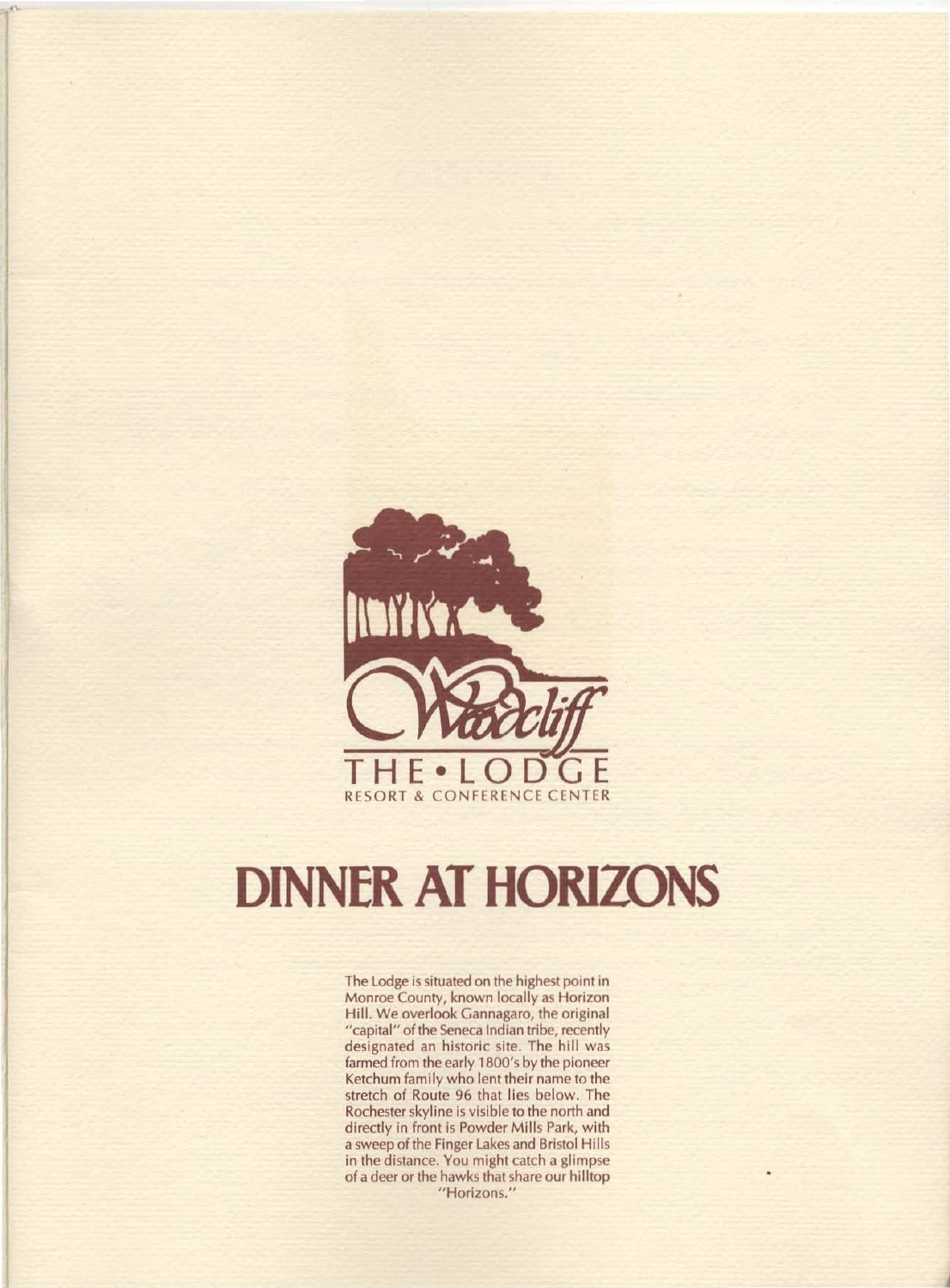#### **APPETIZERS**

- **Oysters New** *Orleans-three baked oysters with Rockefeller, Bienville and Roffignac topping 3.95*
- **Clams Oriental-six** *clams baked in a salt casing with a bell pepper, green onion and soy sauce topping 5.95*
- **Chicken Swans-chicken** *wings filled with Saga bleu cheese, spicy sausage and duxelle with raspberry puree 4.95*
- **Pasta of the Day-the Chef's selection of freshly made pasta and classic sauces** 3.95
- **Steak** *Tartare-chopped tenderloin of beef with capers, chopped egg, red onion, caviar and assorted breads* 5.75
- **Black Russian Oysters-four** *oysters on the half shell with vodka, sour cream and horseradish sauce and caviar 5.95*
- **Seafood Antipasto-an** *arrangement of raw oysters, smoked mussels, cocktail shrimp and a cured salmon rosette. Enough to share for 8.95*
- **Duck Foie Gras-a** *mousse of duck liver and port wine aspic with fresh fruit and crusty bread 6.25*

#### **SOUPS**

**Oxtail Soup-a** *rich stock with a bouquet of vegetables laced with sherry 2.25*  **Potage du Marche-a** *daily selection prepared-to-order with only fresh ingredients 2.95* 

#### **SALADS**

- **Horizons Salad-an** *arrangement of fresh greens, smoked lobster, cured beef and a honey-mustard dressing 2.25*
- **Mediterranean Potato Salad-a** *blend of potato, vegetables, cured meats and mustards on a bed of seasonal greens 1.50*
- **Caesar** *Salad-the original Mexican recipe (no anchauy), whole leaf romaine, parmesan cheese, garlic, mustard, egg and croutons prepared at your table* 3.25

**ISSUED:** 

**INTERNATIONAL PROPERTY International Concerning** • **if**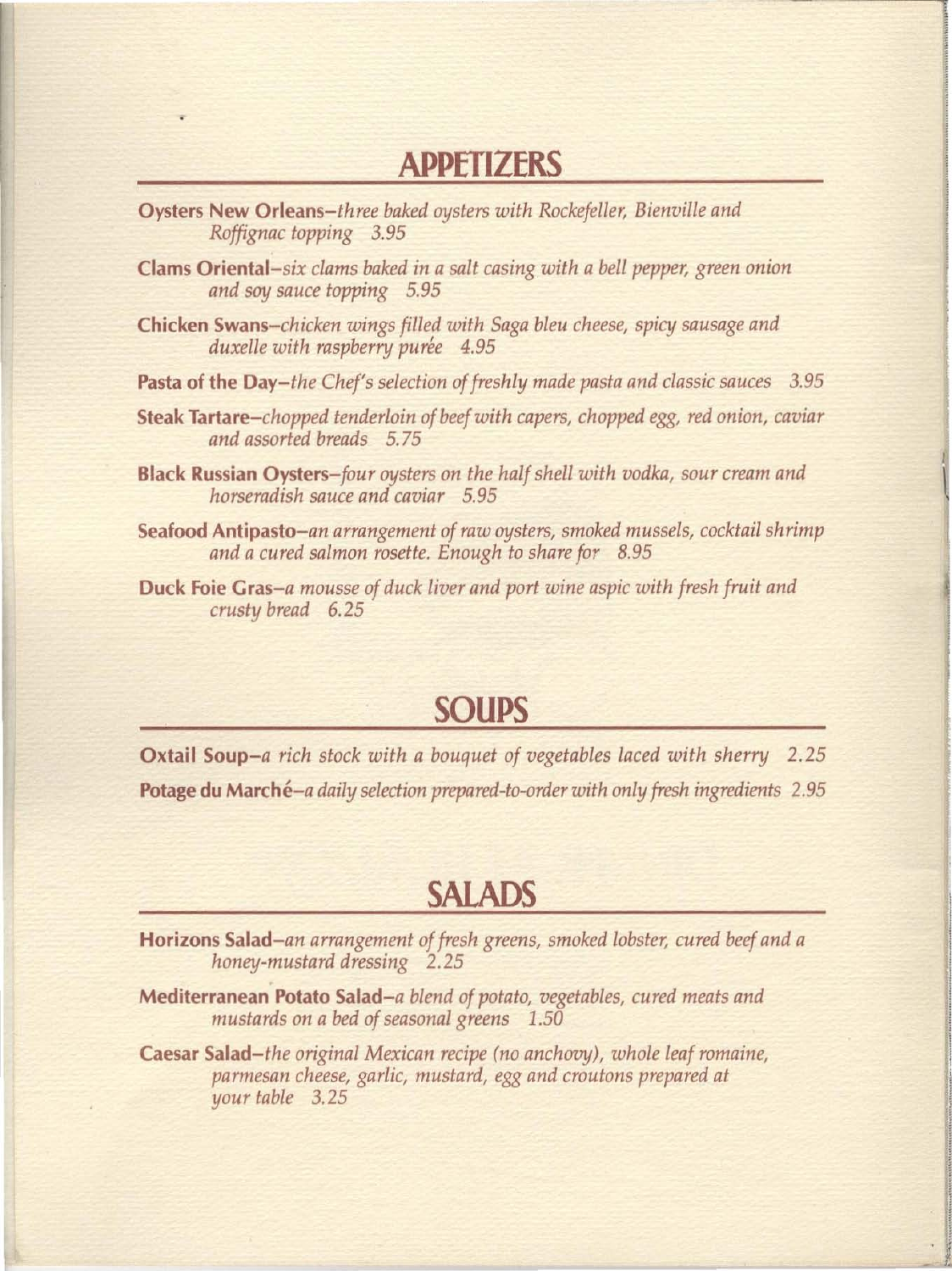### **ENTREES**

Veal *Piccata-tender veal medallions sauteed with wild mushrooms, flamed in Armagnac and served with red bell pepper pasta 15.00* 

Prime Rib of *Reef-Black Angus beef roasted slowly and sliced to order and served with natural juices 14.00* 

Dover Sole *Meuniere-the finest sole sauteed and finished with brown butter sauce complimented* by *a rice timbale 18.00* 

Swordfish *Steak-delicately charbroiled fresh swordfish with peppercorn butter 15.50* 

**Ballotine of Chicken-a** breast of chicken filled with a mousseline of chicken and nuts *served with a mushroom and leek tart and plum chutney relish 13.00* 

File Mignon-a select tenderloin grilled over live coals accompanied by Sauce **Perigueux** 17.50

**Exister Woodcliff-**thin sliced veal and medallions of smoked Maine *served with roasted bell peppers in a light cream sauce with poppy*  pasta 18.25

**Porterhouse Steak-the American champion of steaks cooked to order and served** *with basil butter 16.00* 

Poached Salmon Gateau-layers *of thin salmon fillets and vegetable mousse wrapped in lettuce and served with a saffron wine sauce 17.00* 

Woodlands Game Platter-a *combination of grilled meats including a half pheasant, New Zealand deer and game sausage accompanied* by *raspberry hunter sauce* 17. 25

Ocean Seafood Medley-Maine *lobster claw, shrimp and seafood sausage sauteed in a light mustard sauce with a potato pancake 18.00* 

Duck Rreast *-a boneless breast of duck accompanied* by *a leg confit and Zinfandel glaze 15.25* 

Rack of Lamb-a *tender rack stuffed with mint, shallots and garlic and roasted with a light mustard crust 18.00* 

#### **DESSERTS**

*A selection of pastries and freshly made desserts will be offered at your table 2.95 lee Cream and sherbet of various flavors are also available 1.95*